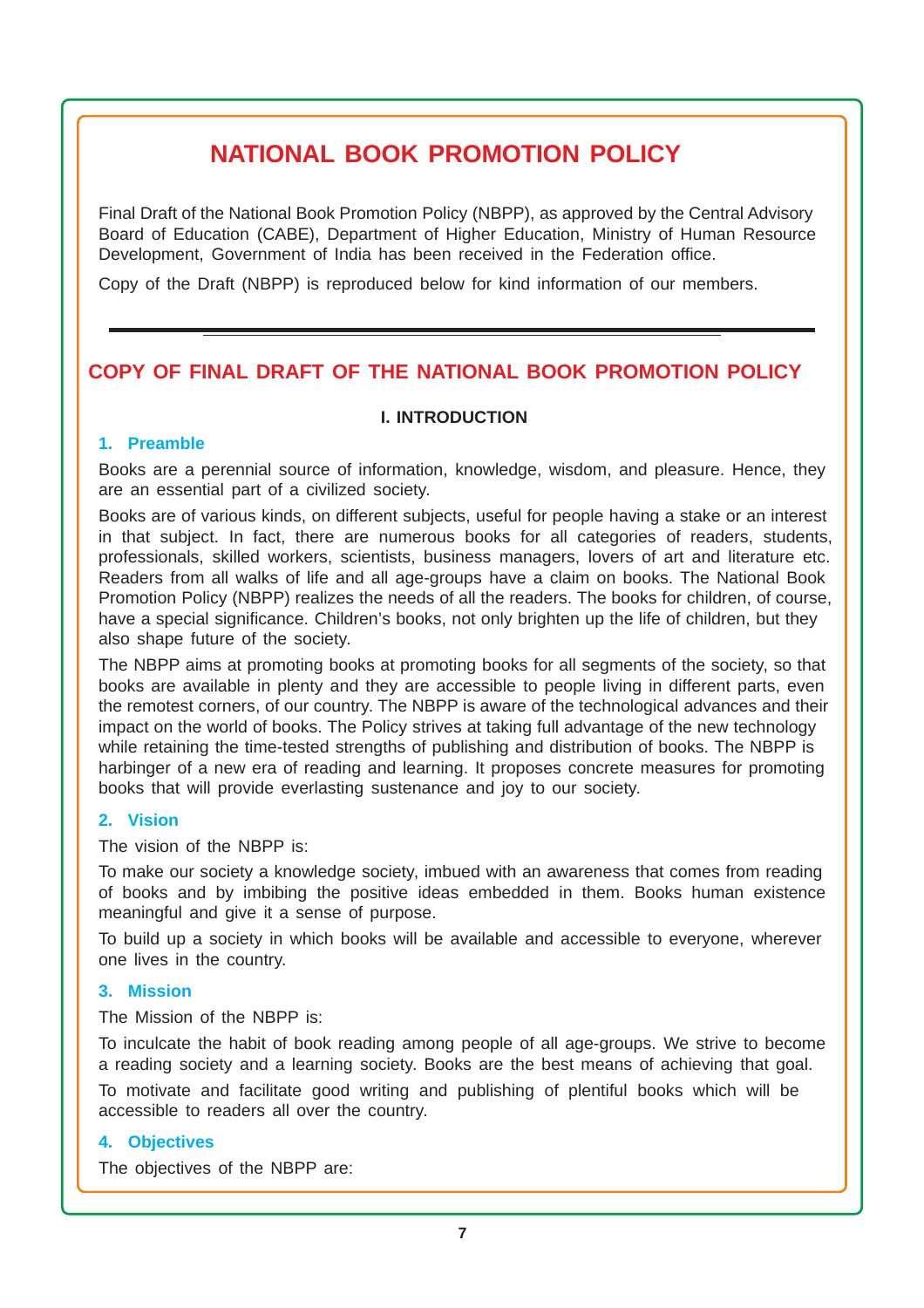- 1. To have more and better books written on all subjects. Writers will be motivated and encouraged to come out with first-rate manuscripts. Greater facilities and proper recognition will be accorded to genuine and capable writers. Efforts will be made to ensure that writers get their due and their rights are protected.
- 2. Publishers will be encouraged to work in a professional manner. Their success depends upon proper planning and operational competence. Requisite guidance and help will be provided to them in executing ambitious publishing projects of relevance to readers and the society. All possible assistance will be given to publishers in acquiring the latest knowledge and technology for modernization of book production and publishing. If required, suitable advice will be made available to publishers on pricing policy and their relationship with authors and authorities. The matter of reasonable postal rates and elimination or reduction of duties will be taken up with the concerned authorities, in order to encourage national and international trade of books.
- 3. Booksellers and Distributors will play a crucial role in reaching out to readers in all part of the country. They will be provided with requisite information and guidance. Efforts will be made to inculcate the Bookshop culture in the readers, in addition to the Book Fair culture and the online accessing of books.
- 4. The Library Movement will be harnessed to the cause of Book Promotion. Each library will act as a nodal agency for propagating the cause of books and their widest possible access.
- 5. The NBPP welcomes rapid advances in technology like e-books, digital libraries and online availability of books, which have become important in today's world. It will strive to ensure that the new technology creates an era of opportunities for reaching out to readers in remote areas, to the differently-abled readers, and to all those who are, normally, inaccessible.
- 6. The NBPP will ensure that well-planned national campaign is launched to inculcate the book reading habit among all sections of our country, especially among children, youth, women, students, and the differently-abled readers.

### **5. Background**

The Ministry of Human Resource Development set up a National Book Development Board (NBDB) in 1967, to lay down guidelines for development of the book industry, in the context of over-all requirements of the country. A new body, called the National Book Development Council (NBDC), was formed in September 1983. Thereafter, the Council was reconstituted, from time to time.

National Policy of Education 1986, as amended in 1992, inter alia, recommended availability of books at low prices, protection of authors' interest and improvement of existing libraries. Government is aware of problems faced by publishing industry in the regime of globalized and liberalized economy. Technological advances, availability of computers, ubiquitous reprography machines, and spread of internet, coupled with availability of disparate digital devices, have increased potential for book piracy tremendously. Not only does this create problems of copyright, it also leads to significant decrease in the presence of readers in libraries. The growth of private educational institutions at school, college and university levels and the entry of foreign educational institutes have underlined the huge market for text books and the growing demand for them has led to sudden increase in the number of publishing houses and also the urgency for a NBPP.

In September 2008, the Government of India decided to revive the erstwhile NBDC to facilitate exchange of views on all major aspects of Book Promotion, inter alia, covering writing/ authorship of books, production, publication and distribution of books, pricing, copyright, the habit of book reading, availability and reach of books for different segments of the society, for various age-groups, and the quality and content of Indian books in general.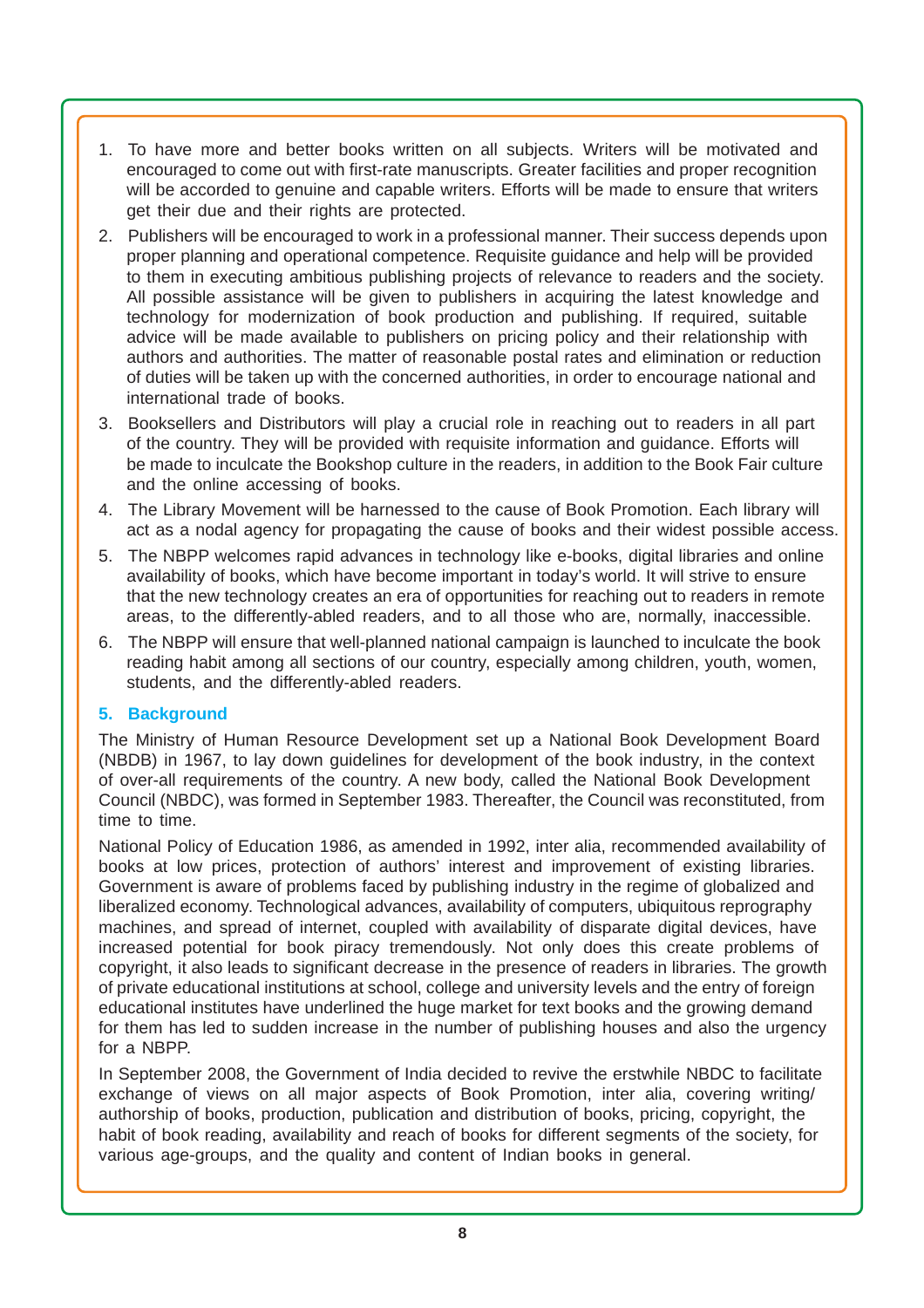The first meeting of the NBPC was held on  $25<sup>th</sup>$  September 2009 under the Chairmanship of Hon'ble Minister of Human Resource Development. The meeting noted that it was imperative for the government to take necessary steps for promoting the reading habit, encouraging quality publishing, guiding the book trade and revitalizing the Library Movement in the country, with special emphasis on rural areas. There is need for a NBPP, in order to meet the challenges of the 21<sup>st</sup> century. After deliberations, it was decided that a twelve-member Task Force be constituted to draft the NBPP.

As decided in the first meeting of the NBPC, held on 25<sup>th</sup> September 2009, a Task Force was constituted in the Department of Higher Education, w.e.f 5 <sup>th</sup> February 2010, to draft the NBPP, with Shri Dinesh Misra, President, Indian Society of Authors, as its Chairman.

After several Meetings of the Task Force, a draft NBPP was prepared which was circulated, in January 2011, to all State Governments, different Ministries of the Government of India, Central Higher Educational Institutions and Federations/Associations of Authors, Publishers and Booksellers, for their views and comments. The draft was also hosted on the website of the Department of Higher Education ( www.education.nic.in) for soliciting views of the general public. Thereafter, considering and concluding some views and comments received from different stakeholders, the final draft policy was placed before the Central Advisory Board of Education (CABE), in its 58<sup>th</sup> meeting, held on  $7<sup>th</sup>$  June 2011. The initiative taken in formulating NBPP was widely appreciated and endorsed by CABE. Members (of CABE) felt that implementation of this policy would go a long way in reviving the interest in books, particularly amongst children and youth.

#### **II. WRITING OF BOOKS**

Writing of books is of paramount importance when we talk of Book Promotion. Books to be promoted, have to be well-written and properly edited. In a democratic society like ours, every citizen is free to write or compile a book or her or his choice. But, with this freedom, comes a responsibility. No democratic authority is inclined to interfere with the freedom of expression. And yet, there has to be some way or system of ensuring that the freedom does not become a licence to propagate anti-human, anti-national or anti-social ideas. Various methods can be discussed and suggested but the best thing would be would be some kind of self-regulation by the writing community and the publishers' organizations. This is almost unavoidable in the case of children's books and books for the young readers.

Books are written for various purposes and with different readers in mind: books for children, young readers, the differently-abled, students, the professionals, the neo-literates and many other categories. The basic quality of a well-written book is that it should be readable. A good book is one which is opened with expectation and closed with profit or benefit.

Writers contribute to the awareness and well-being of the society in a big way. They are the harbingers of knowledge, pleasure and wisdom. Their word carries a great influence which shapes the thinking of readers. Ideas come from the writers which go a long way to bring about positive changes in the society. We acknowledge the significance of the role played by writers.

However, writers face many problems. It needs great pains and care to prepare a good manuscript. To find a suitable publisher for one's manuscript is also a formidable task. Moreover, the problem of getting one's proper due has become a sore point with many authors. The author-publisher relations need serious attention, so that a happy and equitable relationship is worked out between these two important segments of the book world. The writer should get her/his due and her/his rights ought to be fully protected. The publisher should also get a reasonable profit from the business. There should be a way out of differences and conflicts, arising between writers and publishers. A happy resolution of their differences will be beneficial for the world of books and it will be a great help in the Book Promotion Programme.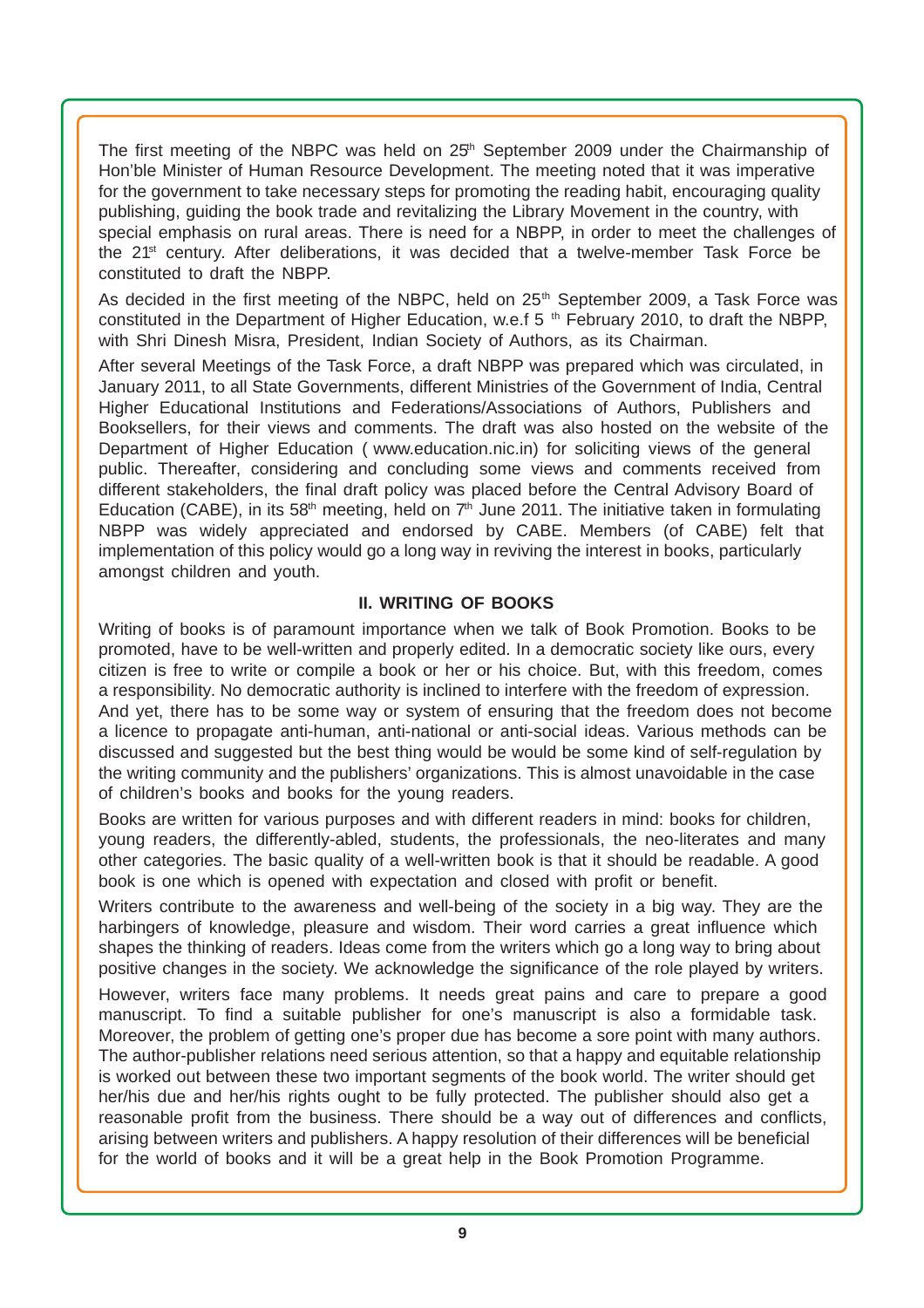In order to understand and analyze the problems and challenges of writing for different categories of readers, it is proposed to organize several workshops at all levels – national, state and district. These workshops will discuss the ways to achieve excellence in writing as well as the manner in which rights of the authors are to be protected. The workshops will create a new ambience of confidence, hope and mutual trust that will work to the advantage of readers and the society. Workshops for writers of different categories of books, especially of children's books, will be carefully planned and imaginative handled to get the best results. Great care will be taken in the writing of books for children and young readers. A few workshops will also be held for the child-writers. Young children will be encouraged to write creatively and they will be provided guidance by experts. Schools will be provided guidance and help in motivating young students to write poems, stories, plays etc. The co-operation of author's and publishers' organizations will be sought to make the programme successful and satisfactory for all the concerned parties.

Translation is the need of the hour. In a multilingual country like India, translation is of great importance. Translation of Indian as well as foreign books ion regional languages and vice versa, will be encouraged and special workshops on Translation will be organized from time to time.

The NBPP will encourage writers and publishers to enter into a proper agreement whenever a book is to be published. Royalty should be paid by the publisher regularly, within the stipulated time period, and a statement regarding the copies of the book printed, sold and unsold, should accompany it. The author has to be informed in advance whenever a new edition or reprint of a book is planned.

There should also be proper norms about submission of manuscripts, their acceptance or return, and the proposed time of publication. There should be complete transparency in this relationship. The NBPP looks forward to a future of harmonious working partnership between writers and publishers, for the ultimate cause of Book Promotion in the country.

An important segment of Book Promotion is regarding books for the visually impaired and other physically challenged readers. Education is a fundamental right of all citizens. In the information society, access to knowledge and information is of vital importance to ensure that all persons, including the visually challenged and other physically challenged readers, have access to books and reading material in formats that they can use.

A 'Special Cell' may be created in specialized institutions like the one for the visually challenged children at Dehradun and the one for spastic children in Delhi, to produce books required for them. Similarly, all government schools as well as aided schools and universities/institutes of higher learning and their libraries should have a 'Special Cell' to cater to the need of books in all accessible formats for visually impaired and other physically challenged readers. Further, it should be ensured that all public libraries at state and district levels have a 'Special Cell' to cater to the needs of visually impaired and other physically challenged persons to access reading material. In addition to books, technology and effective software should be made available to help differently-abled persons to access information and reading material.

The NBPP strongly advocates preparation of books and reading material for the differentlyabled readers. Technology has provided new ways of reaching out to such special readers. A group of writers and IT experts will be involved in this part of Book Promotion programme to ensure that plenty of good books and reading material area available in the form of Braille books, 'speaking books' and other formats, according to the preferences of the differently-abled readers.

The National Book Trust, India is already publishing Braille books for the visually challenged. More and better books for this segment need to be meticulously prepared and published.

Whatever books are made available for the mainstream readers, they should also be available for the differently-abled readers.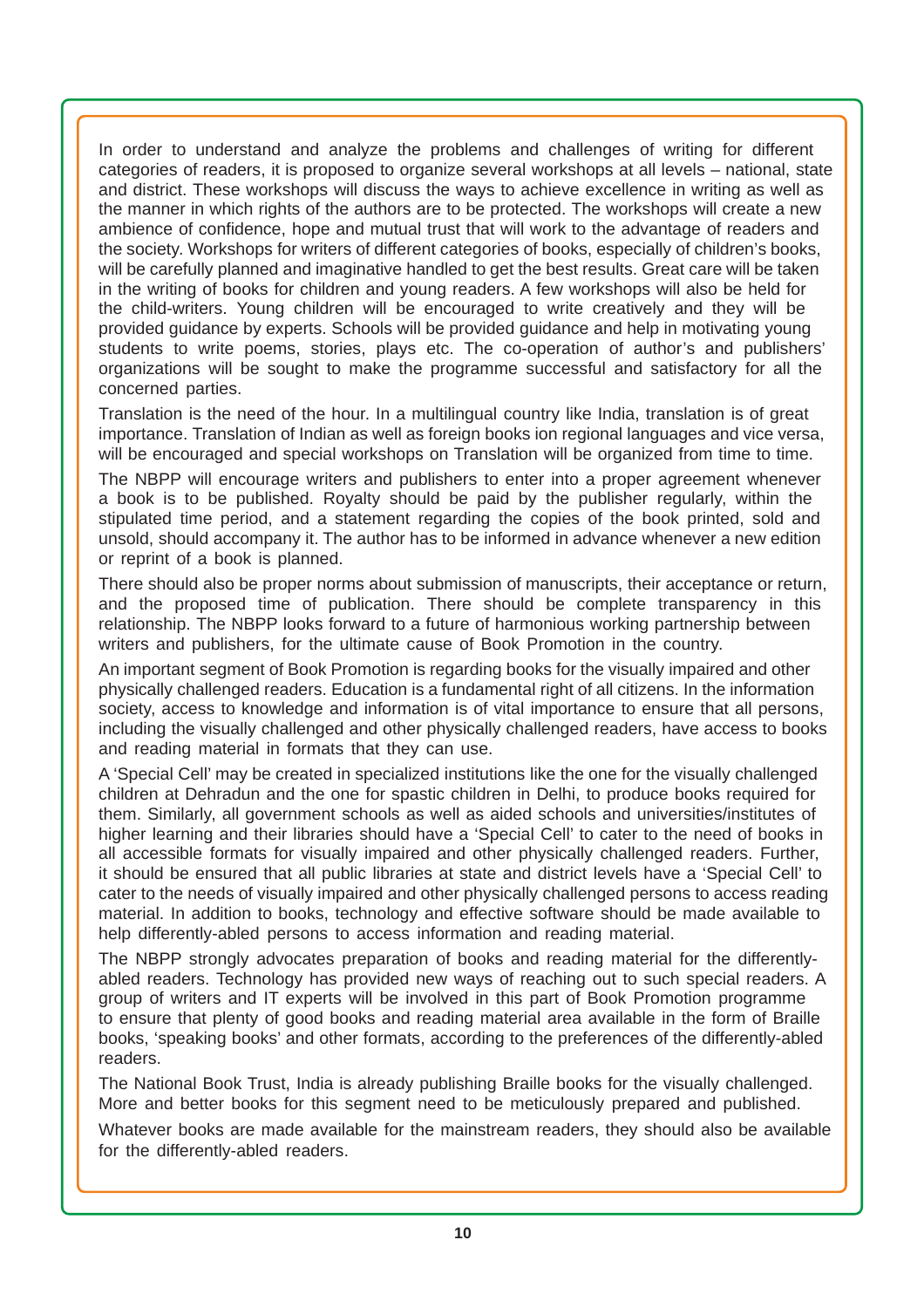#### **III. PUBLISHING OF BOOKS**

Publishers are the vital link between writers and readers. Of course, the publisher is a professional who invests money, time and energy for the sake of bringing out books, needed by the society. Naturally, the publisher looks for a decent return for her or his endeavour. Moreover, publishing is a challenging proposition. It has its own share of problems. The cost of paper, heavy postal rates, a dearth of sale outlets and administrative irritants, sometimes dampen the enthusiasm of a well-meaning publisher. But in the present-day scenario, things are looking up for the publisher. The Government is willing to facilitate the matters related to publishing; the society has realized the importance of their contribution; and the readers look forward to their new publications with a greater keenness. In a way things are almost ideally placed for the publishing industry to reinvent itself and contribute mightily to the resurgence of avid reading habit in the society and reap the benefits thereof.

Publishers will have to do a little introspection, recognize the importance of their role, know their strengths as well as shortcomings and plan for the future with a realistic ambition and confidence. They have to acquire a professional competence to sort out their occupational, financial and administrative problems. They must develop a fair and healthy relationship with their authors.

The NBPP will hold workshops for publishers to discuss their plans, difficulties, production of books, e-books, online publishing and other innovative ideas.

The NBPP plans to study and understand various problems of publishers and to see what can be done to remedy the situation. Their objection to calling of tenders in purchase of books is understandable and a circular will be issued to remove this ugly practice. Problems of the rising cost of paper and high postal rates will also be looked into and the matter will be taken up with the concerned authorities. While sanctioning grants to libraries and institutions, the concerned authorities should lay down guidelines that a fixed percentage of the grant is to be used for purchasing books, preferably of Indian authors and publishers, and the rest to be spent on infrastructure and staff salaries.

Institutional problems, like inordinate delay in payment of bills, or in settlement of approval memo, will be taken care of, by issuing an advisory to all libraries and institutions.

It is necessary to collect authentic statistics about publishers and books, because the picture is not very clear so far. Registration of publishers through ISBN will be encouraged and an eye will be kept on the process to weed out bogus publishers.

It is not proposed to regulate the publishing industry, but ways have to be found to ensure the quality of content and production. Awards will be instituted for good books, good authors and good publishers.

The NBPP recommends an autonomous Indian Council of Children's Literature (ICCL), working for the challenging task of producing, promoting and propagating children's books in the whole country.

Publishing of Text-books will be given the importance and emphasis it deserves to ensure flawless publication of Text-books in sufficient quantity and well in time, so that students get their genuine Text-books when needed. A comprehensive plan for Text-books will be worked out with the co-operation of NCERT, State Text Book Publishing Corporations, IGNOU and concerned publishers.

Publishers are apprehensive about the foreign publishers and the role of FDI in this arena. The matter will be taken up with the concerned authorities.

In the realm of publishing, the possibilities of Public-Private Partnership will be explored, to get the maximum benefit for readers and the Society.

In the matter of 'Remaindered Books', the NBPP will take into account the interests of publishers as well as readers. Importers of the Remaindered Books will be identified and their modus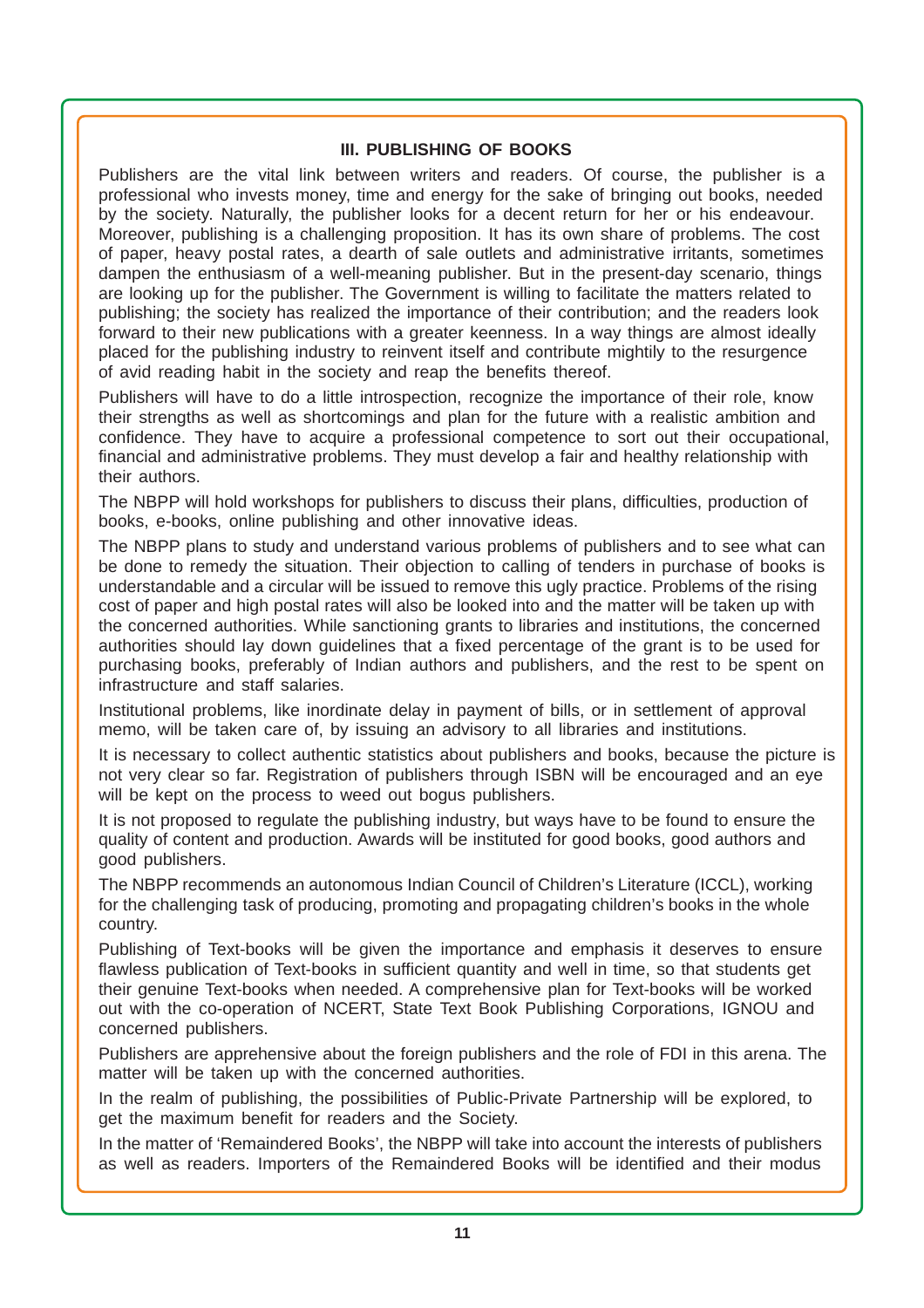operandi will be kept under observation. All Remaindered Books will be stamped, so that they are seen as different from other books. Firm guidelines will be laid down and anyone flouting them will be dealt with severely.

Non-availability of finance has been constant problem for the publishing houses in India. There is a long-standing demand to grant publishing in India the status of Industry. Once granted, this is likely to address the problem of access to institutional credit at viable rates for the publishers. The issue of granting the status of Industry to book publishing will be taken up with the Ministry of Commerce and Industry.

The Ministry of Commerce will also be approached to bring down the cost of paper to the extent possible.

A major difficulty in the promotion of books, so far, has been making books available through mail order to individual buyers, reader-members of home libraries or book club movement throughout the country. This movement is yet to grow in India. The main constraint in the circulation of books and in growth of the book club movement is the frequent hike in postal rates. The postal authorities will be approached to offer a most favoured treatment in the matter of postal rates on book dispatch by mail order, by charging concessional rates on VPP packets.

Establishments of an 'Indian Institute of Publishing Management And Technology' (IIPMT) may be considered to offer diplomas, certificate courses and MBA in publishing sciences/studies, children's literature, editorial studies, book designing, exhibition designing, e-publishing, online marketing etc. and to conduct regular research studies, surveys and training in the publishing sector to produce capable entrepreneurs in the field.

### **IV. DISTRIBUTION OF BOOKS**

 Good books are to be written and published in plenty. There may be numerous readers waiting for those books, in different corners of the country. But it is distribution system, the large number of booksellers and the effective online availability of books that bridge this gulf between the publisher and the reader. The booksellers put in hard work in selecting books, getting them from publishers' godowns to their bookshops, display them and well them to the readers. The online display of books needs painstaking efforts and efficiency. They render a great service to the community and the cause of books. The world is changing fast and the old systems and patterns are changing with the times. There has to be a nation-wide, effective network of booksellers to ensure availability of required books to keen readers everywhere. The NBPP will take an initiative in understanding the difficulties faced by the booksellers and will try to sort them out.

Workshops will be organized to discuss, not only the problems of booksellers but also to keep them abreast of the latest trends and technological innovations in their trade.

The NBPP will take steps to encourage the growth of bookshops so that the bookshop culture grows along with the book fair culture and the online search of books.

The NBPP will strongly recommend that in all commercial communities, developed privately or by government, there should be compulsory space allocation of a Bookshop/Library-cum-Reading Room. A special cell will be set up for preparing a comprehensive list of books to be recommended for consideration of public libraries. The list will be updated and disseminated periodically. The Government may initiate a scheme for financing on matching basis, to enable State Governments to set up a number of rural libraries in all Districts during the next Plan period. The concerned authorities should lay down guidelines that a fixed percentage of the grant is to be earmarked for purchase of books, preferably by Indian authors and publishers, 25% of which will be utilized for purchase of children's books.

It is recommended that after proper consultation with state governments, local bodies, publishing world, NGOs and other stakeholders, the following initiatives may be taken by the central government: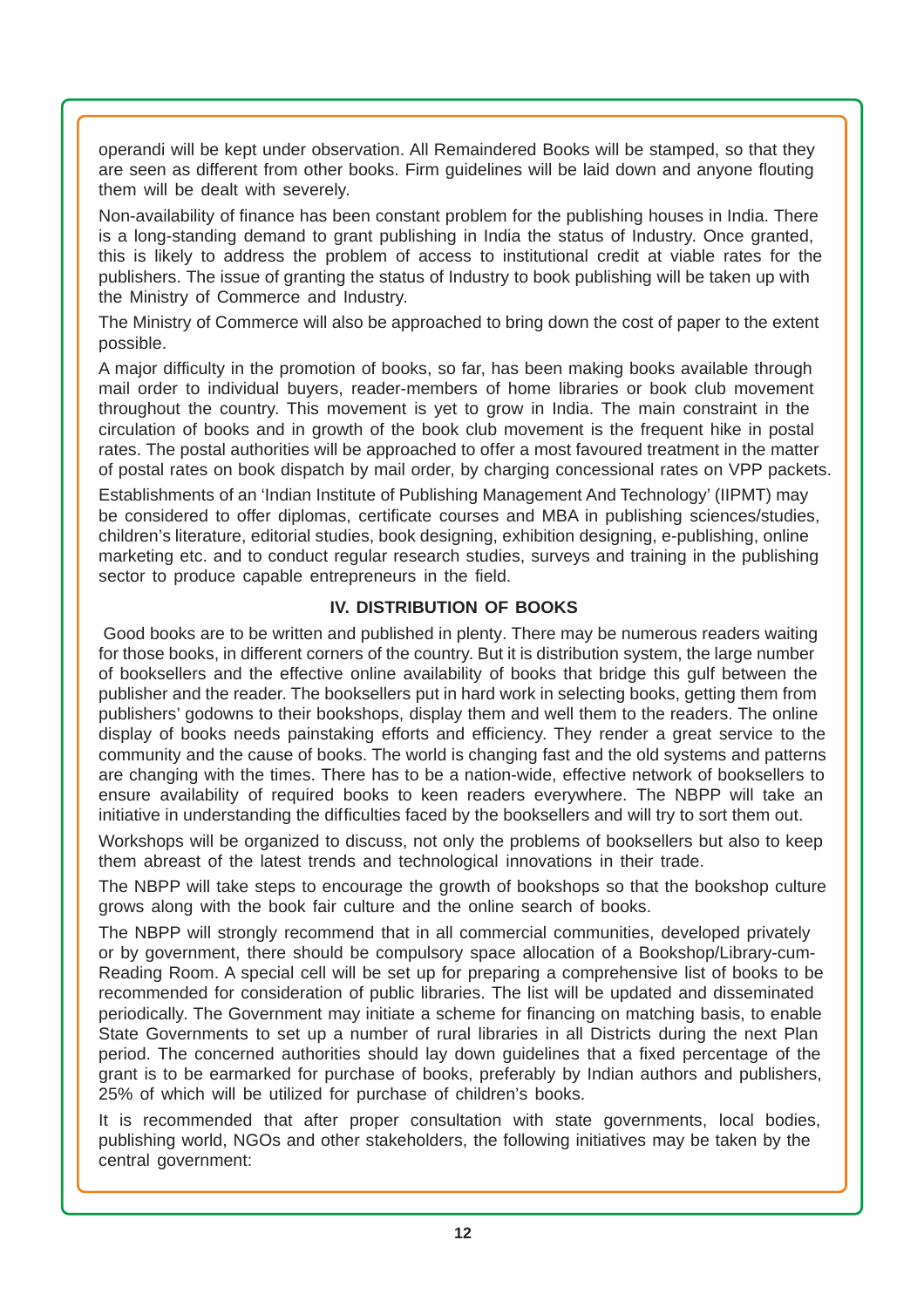- i) Introducing the element of book reading in all Central Government flagship Rural Development/Employment/Health/Education Programmes.
- ii) Creation of a special section for children's books in every library.
- iii) Creation of a special section for the differently-abled readers in every library.
- iv) Creation of a National Book Exhibitors and Book Fairs Authority: in order to streamline the growing book fairs and exhibitions scene in the country and to bring in professionalism, a National Book Exhibitions and Book Fairs Authority will be set up. This will also take care of Mobile Book Exhibitions in the country by operating at least one Mobile Exhibition Van in each district of India. It will promote the concept of Panchayat Level Book Fairs, too.
- v) Creation of State Book Promotion Councils to look after promotion of books and the creation of 'Book Publishing and Promotion Hubs' in all state capitals. The setting up of the National Book Promotion Council is a major step towards Book Promotion. The multilingual composition of the country dictates the setting up of such councils at State level for cocoordinating and stimulating Book Promotion in all its aspects at the State level. The 'Book Publishing and Promotion Hub' with the objective of putting in place large-scale publishing infrastructure to help create a 'culture of publishing', will have a number of book shops, facility of book exhibitions and fairs, training centers for book publishing, production and marketing, printing infrastructure etc. and it will make special efforts to promote language publishing and exchange of rights at the national level. All these Hubs will be linked to each other to share information, related to book publishing and promotion in the states. Incentives to corporate houses may be offered to encourage them to take up the responsibility of creating these Hubs.

Export and import of books is handed by the Ministry of Commerce through CAPEXIL, and an Export Promotion Council. At present, there is no cash subsidy to the exporters of Indian books. Incentive should be given to those exporters who export the books of Indian authors, through their participation in International Book Fairs without taking any subsidy. This will be a motivation to the exporters to promote export of books by Indian authors.

The NBPP looks forward to a greater and more effective role of ICCR in promoting books of Indian authors and publishers abroad. The matter will be taken up with the ICCR, in the form of a proposal to advise all important embassies to keep a collection of Indian books which have become classics. The NBPP will provide such a list for ICCR's consideration. The ICCR will be asked to organize Indian writers' interaction with foreign writers, in India or in other countries. It is suggested that that Ministry of Human Resource Development in consultation with the University Grants Commission and NUEPA may consider and devise a scheme which will ensure quarterly dispatch by world publishers, of an advance list of publications which would be available for sale in the coming three months to the National/State libraries, university libraries, libraries of National Institutions of Learning etc. The authorities mentioned above may go through the catalogues of books supplied to them, prepare a list of books worthy of import, and from that the libraries may choose to acquire such books depending on their need and available resources. Such lists could be considered as certification for importers to import some or all of them within a limit of copies per little as may be specified by the Central Government.

### **V. BOOK READING HABIT**

Book Promotion depends totally on the book reading habit of our countrymen. It is only a vast and eager world of readers that brings the best out of writers and publishers. The crucial symptom of a happy and civilized society is that almost everybody is inclined to read. This inclination turns into a regular habit of reading, as part of one's life-style.

The NBPP will go in for all-out efforts to make our countrymen understand the significance of reading and to help them develop a regular reading habit. Special focus will be on children because they are the future of the society. What they read today influences their life, but it also decides the fate of the country.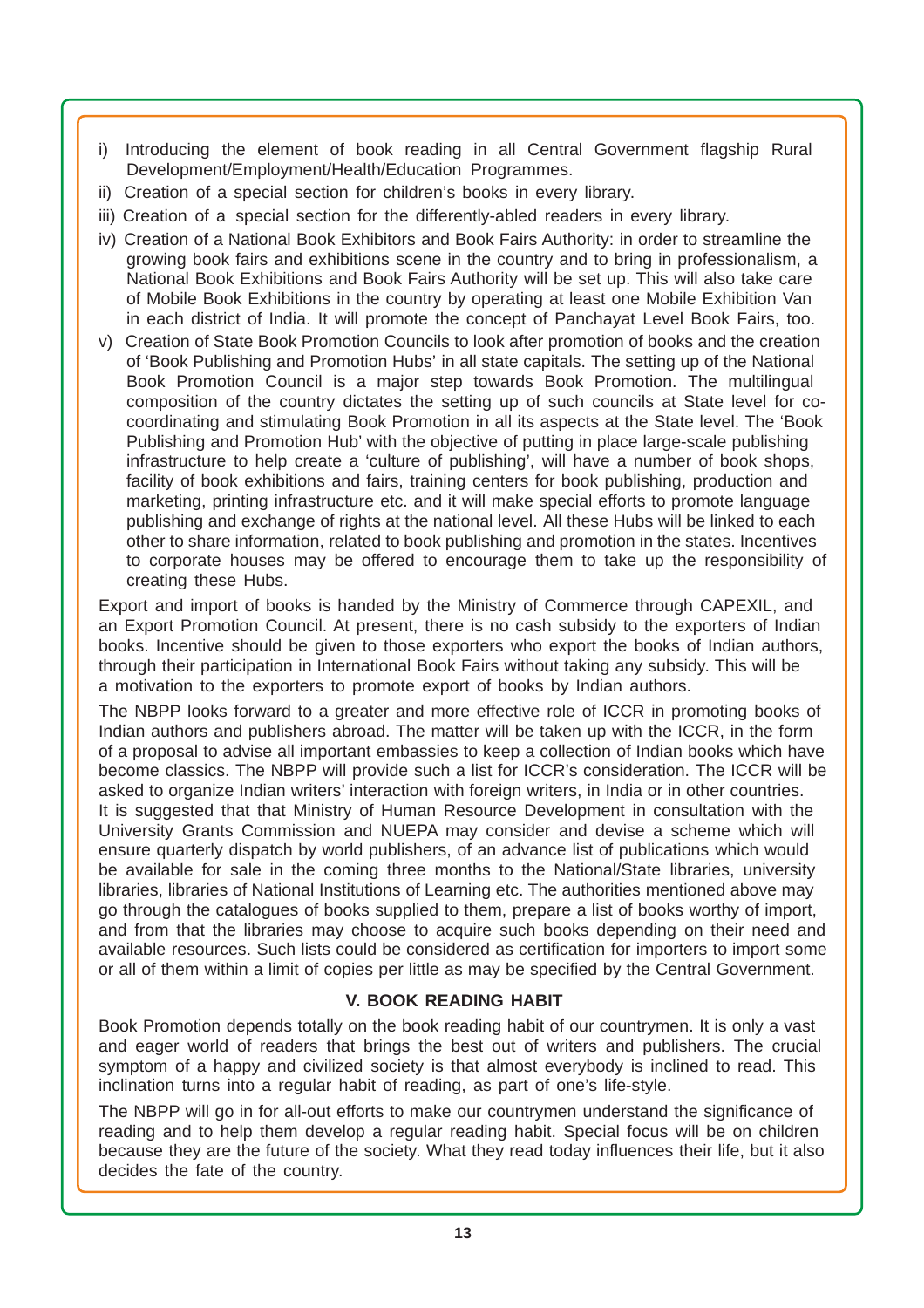Children's Book Hubs will be created in places like National Bal Bhawan, National Science Centre, Rail Museum and in similar children's centers in all state capitals. These Hubs will not only provide a book-friendly environment but also add to the popularity of those organizations. The Children's Book Hub in-charge will work in close co-ordination with the organization where it is located.

The NBPP will seek co-operation of school Principals and Teachers so that young students grow up as intelligent readers. The book reading habit has also to be inculcated in women because of its positive impact on the whole family. The professionals will be encouraged to read more, so as to enhance their caliber and competence.

This is a huge task – and that is why the NBPP is determined to take up this challenge with all its might and resources. All possible use will be made of the media, both print and electronic, for propagating the book reading habit.

A large number of workshops will be organized at all levels to spread the message of book reading habit, far and wide.

A scheme of Book Coupons will be introduced by offering attractive discounts to readers in order to encourage the reading habit and also to increase the sale of books. Children will be encouraged to donate a book to a library or to gift a book to another child. For example, a student of class 8 can donate a text book to a student coming to class 7. If a large number of children start donating a book each, it will create an excellent ambience for sharing of books and the Book Promotion.

National Book Sector Surveys reveal reading habits of people in the country. It is necessary not only for book development planning, but also for Book Promotion activities.

A detailed 'National Youth Readership Survey' among the rural and urban youth across the country comprises the readership status, patterns, trends, attitudes and possibilities among them. The survey helps to collect information regarding the status of readership level among various age groups, gender groups, socio-economic groups, regions and different languages. The collected data enables us to know about reading habits, frequency of reading, preference for certain types of books/magazines, and differences in different groups regarding their preferences etc. The National Youth Readership Survey conducted by NCAER for NBT in the year 2010 is very useful in this regard.

### **VI. LIBRARY MOVEMENT**

Libraries have a central role in propagating the book reading habit. In these days of high-priced books, it is not always possible for a reader to buy books of her/his choice. The library provides a happy alternative. It is the treasure house of all kinds of good books which can be read by avid readers at leisure, in the pleasant ambience of books all around. The NBPP plans to make the best use of existing libraries for the purpose of Book Promotion and also try to put the library movement into a new active phase in which the library becomes a nodal point for promoting the reading habit that leads to promotion of books in general.

The NBPP is aware that Librarians face many problems and awkward situations because of a lack of proper appreciation of their role and responsibilities. The NBPP will study and understand the prevailing conditions of library service and take an initiative in harnessing the knowledge and capability of the Librarians for promoting the reading habit, specially among the younger generation.

Libraries should be set up at pre-school, primary and elementary school levels all over the country. All States/UTs should have library legislations. Rural libraries need to be strengthened through support and modernization. A strong network of academic and public libraries should be developed across the country at all levels – district, tehsil, block and panchayat. All libraries should have a resourceful and motivating children's section, as well as for the differently-abled readers.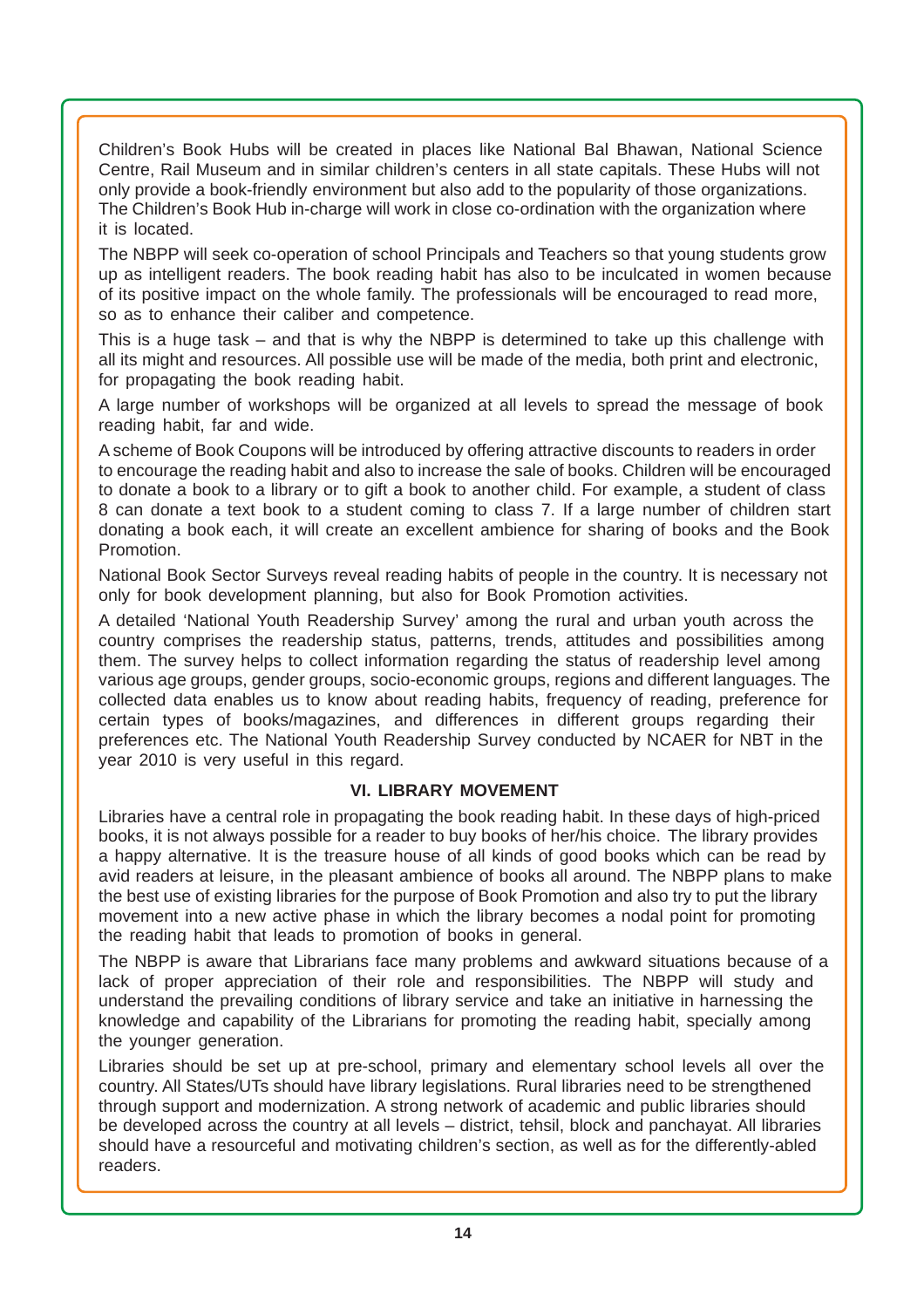It is proposed to hold workshops for Librarians to discuss the ways in which libraries can contribute more effectively to the well-being of the society. Libraries may organize vacation reading clubs. Mobile libraries will be arranged for remote and far flung areas, in addition to the online accessibility of books to the readers. Institutions that train Librarians will be approached to make it compulsory for all Librarians to know how to run a children's library or the children's section of a library, to motivate young readers through joyful activities.

National bibliography is an important feature of library activity. Such a bibliography can only be prepared if provisions of the Delivery of Books and Newspapers (Public Libraries) Act 1954, as currently obtained, are faithfully implemented. We understand that a committee of Raja Rammohun Roy Library Foundation, Kolkata is already looking into this matter. We recommend to them, the following:

- a) In view of the mounting postal charges for the publisher, in the matter of delivery of free books to be National Libraries under the Delivery of Books and Newspapers (Public Libraries) Act 1954, the postal charges in full should be borne by the recipient libraries.
- b) Provisions in the Delivery of Books and Newspapers (Public Libraries) Act 1954 should be revised with a view to reducing the number of free copies of each new title to be deposited by the publisher.

Information Library Network (INFLIBNET) Centre which is an autonomous Inter-University Centre (IUC) of UGC for sharing of library and information resources and services, along with Developing Library Network (DELNET), a private organization, should be involved in modernization of the Library Movement.

#### **VII. NEW TECHNOLOGY**

Technology is galloping ahead in all field of human activity. Book publishing is no exception. The advent of e-books and online access to books have brought about a revolution in the book world. We have now an easy and instant access to a book, just by pressing a key on our computer. It is an amazing development which has greatly benefited the readers. Naturally, publishers have taken appropriate steps to offer books online to readers. They are pleasantly surprised to find a large number of buyers for their online books.

Digital libraries are becoming popular with the readers because they provide an easy access to any required book from the huge collections. Online business is now a sizeable market share of publishing and digital libraries have become very useful for readers.

The new technology has to be understood by publishers and they have to use it to their best advantage.

The NBPP will hold a number of workshops to spread the awareness of technological advances in the field of publishing so that publishers in particular and readers in general, are benefited. Advancement of technology is a continuous affair and strategy will be worked out to keep abreast of the latest developments.

A website for Indian books in all regional languages will be created, and other organizations active in this field will be approached for their co-operation and or collaboration.

#### **VIII. NETWORKING**

The NBPP envisages the programme on such a vast scale that no single agency or department or organization can implement it effectively. Therefore, NBPP will seek the cooperation and collaboration of a number of institutions, departments and organizations in ensuring success of the programme. For this noble task, it is proposed to put to the best use, the large networks of the following:

Libraries **Schools**